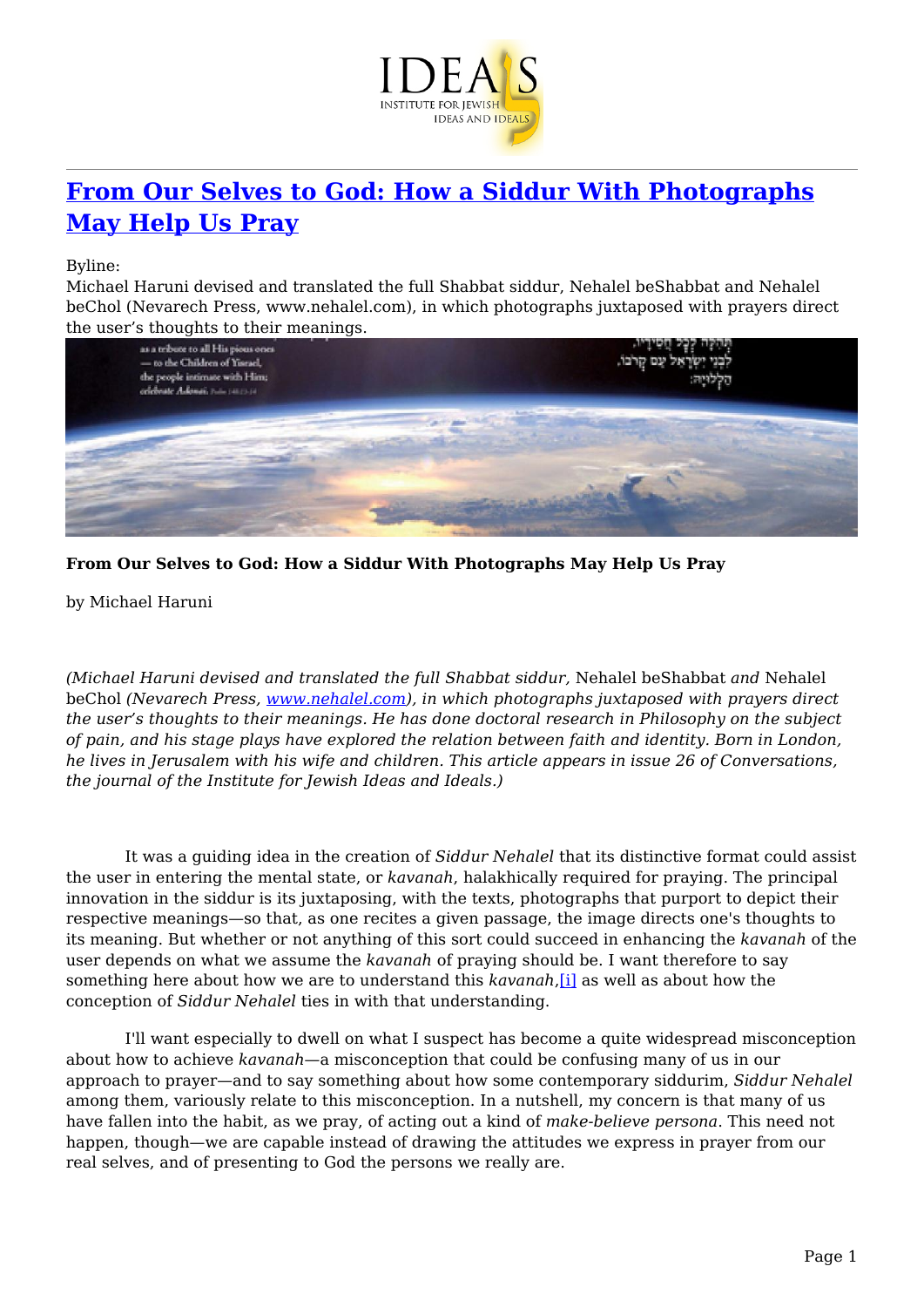

\* \* \*

 Surely, it sometimes happens that we are overwhelmed by the sense of connecting with God through the medium of prayer in a powerful, self-consuming way. I stand before God, deeply agitated by my personal or national concerns; or I'm overcome with awe or love of God as I behold His creation of this wondrous world and of people close and far; or I'm filled with trepidation as I ponder God's engineering of the ongoing history that thrillingly and terrifyingly holds us in its grip. I then sense, as I address God, a genuine outpouring from my mental and spiritual state. I sense, too, that this registers in some measure upon the attention of God—and even that an intimacy of sorts has been created between myself and God.

 But we all also know what it's like to recite from a siddur in an absentminded manner, to feel we are, at best, minimally fulfilling an obligation. We wonder then what possible value there can be in this practice, yet continue adhering dutifully to our daily prayer routine.

 The two volumes of *Siddur Nehalel* that have now appeared are the product of a conviction that its format has a potential to bring our praying closer to that former kind. The meaningrelatedness of the photographs is crucial here. The images purport to be not merely decorative, but to depict in each case the meaning of some key phrase in the given passage. So, for instance, the aerial photograph of the Temple Mount is not there just because it's a pretty picture, but in order to prod the user into attending to the meaning of what he or she is saying, *...veHishtahavu leHar kodsho…* ("...and bow in worship at His sacred mountain…").

 The feedback I get indicates that the format largely works. Not with everyone; some who've tried using *Siddur Nehalel* say the photographs distract them, instead of directing their thoughts to the meanings of the texts. The format is not any kind of panacea instantly curing our every *kavanah* issue. Nor do I suggest that this format absolves the user from mental exertion. It won't help to hold *Nehalel* passively in our hands; what the photographs give us, I hope, is an instrument we might *actively* use to assist us in praying with *kavanah*. Like any instrument we pick up, we must learn how to use it. So for one thing, *Siddur Nehalel* won't work if one treats it as a picture book, like a coffee table art catalogue showcasing the images. The photographs are not intended as the focus, but merely as the background to the texts; ideally they would work as unconscious prompts, directing our attention to certain meanings—much as the image sequence of a movie mostly acts as a visual backdrop, steering our attention through the narrative and cognitive content of the movie.

 Many people are now davening regularly from *Siddur Nehalel*. Something, it seems, is happening with their praying—and there are abundant testimonies that it's something good. But a subjective evaluation that one's praying is improved is not really evidence (to us as outside observers) that this really is a move in the right direction. Assuming some difference is made, does this bring the user closer in some way to what praying, philosophically and halakhically, should be? Or could it be misdirected, founded on some confused notion of what *kavanah* properly involves?

<span id="page-1-2"></span><span id="page-1-1"></span><span id="page-1-0"></span> So let's look now at what *kavanah* should consist of. What kind of state of mind is this? There are, as far as I can tell, two principal themes running through the traditional literature on this question. The explication of *kavanah* offered by the Talmud is expressed by the maxim, *K'she'atem mitpalelim de'u lifney Mi atem om'dim* ("When you pray, be aware of before Whom you stand")[.\[ii\]](#page-8-1) This idea recurs in the Rambam's *Mishneh Torah* where he writes, "What does *kavanah* consist of? One must empty one's heart of all [regular] thoughts and see oneself as if standing before the Presence of God."[\[iii\]](#page-8-2) Rabbi J. B. Soloveitchik restates the matter as follows: "Prayer is basically an awareness of man finding himself in the presence of and addressing himself to his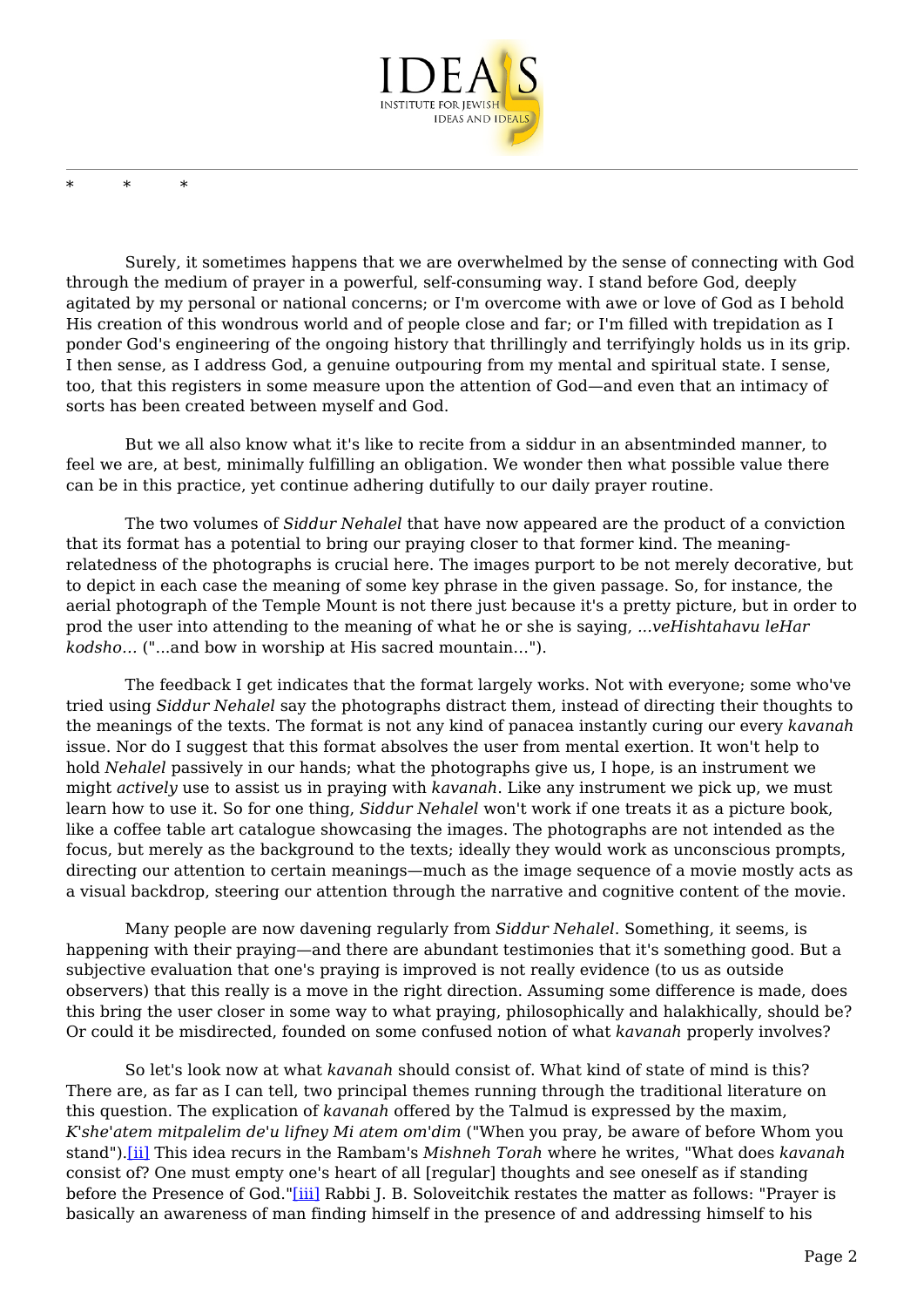

Maker, and to pray has one connotation only: to stand before God."[\[iv\]T](#page-8-3)he theme here is the requirement that we have an awareness, when we pray, of the presence of God.

 Interestingly, this alone does not tell us that we must have an awareness of the meaningcontent of our words. As long as I'm aware of the presence of God before me, I'm fulfilling the talmudic requirement of *kavanah*. The words might themselves refer to, say, God's creation of the sources of light, yet as far as this requirement goes, I can be fully oblivious to this meaning; just as long as I'm aware, as I pray, of the presence of God, I am no more required to think of His creation of the sources of light, than about the colorful sweater someone over there is wearing or about what I'll eat for dinner.

<span id="page-2-0"></span> However, an additional stipulation emerges in *Shulhan Arukh,* where it states, *haMitpalel tzarikh sheYekhaveyn beLibo perush haMilot sheMotzee biSfatav.*[\[v\]](#page-8-4) While praying, *Shulhan Arukh* tells us, one must direct one's heart to the meanings of the words that one's mouth produces. This additional requirement saves us from the seemingly absurd possibility from which the talmudic admonition alone does not protect us. An awareness of the meanings of the words is crucially important after all.

 It seems to me that as we aim when we pray, to meet these two challenges, photographs juxtaposed with our prayer texts can help us in two corresponding ways. I mentioned above how they might help us meet the second challenge. Photographs have the power to halt us as we recite the text, and to draw our attention to the meaning of some highlighted expression that is more or less central to the meaning of the passage—such as God's control of the elements (with an image of a storm cloud), or the reciprocal love relation with God we're party to as we learn Torah (images of Jews learning Torah), or to the eternity of the universe God created (star clouds receding into billions of light years), and so forth. In this way the photographs can make these thoughts vivid in our minds, thus bringing our prayer to life.

 Admittedly, not every thought carried by any given passage is covered in the siddur by a photograph. I aimed generally to place images representing, in each case, some fairly central thought, around which the rest of the passage is built. The hope was that by bringing a central idea to life, this same effect could then also, so to speak, percolate out to the more peripheral ideas of the passage, through the thematic relations between these different ideas. But I cannot say in honesty that I always succeeded in this; sometimes the image relates only to a more peripheral thought. Many passages, by their nature, fail to lend themselves to being so pivotally represented by an image of something concrete—or if they did, then it went beyond my imaginative powers to see how. Nor is every passage juxtaposed in *Siddur Nehalel* with a photograph. Most obviously, direct descriptions of God—such as *Ata kadosh*, "You are sacred"—are in principle not matchable with any photograph.

 But I believe that even this partial representation can have a more pervasive effect on our prayer. Intermittently halted in this way by meaning-related images, we potentially become alert to the fact that *this is not merely a text*. Familiarly, it's a characteristic of the over-habituated, thoughtless praying we all-too-often fall into, that the text becomes one-dimensional. We come to see it as no more than a text, as just a sequence of characters, or possibly also, when our mumbling at least corresponds faithfully to the text, as a sequence of phonemes. The world of meaning, to which the text should be our portal, largely vanishes. But our occasional awakening to that meaning-dimension, forced on us by the images, can also make us more *continuously* alert to it. The world beyond the text, of which the pictures every so often remind us, cannot so easily sink away again into oblivion.

I also suggest that the juxtaposing of meaning-related photographs to prayer texts helps us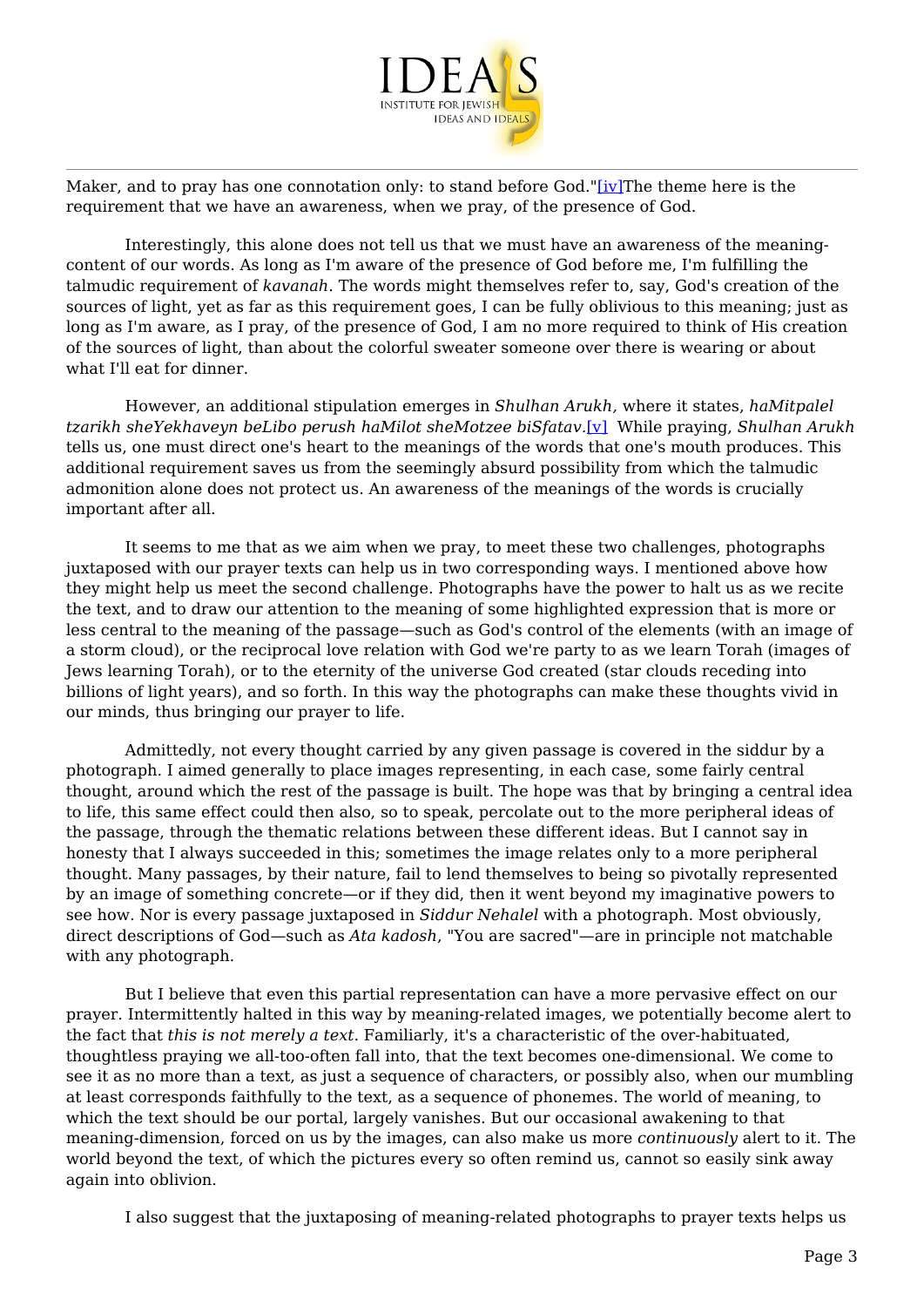

meet that first, talmudic challenge of *kavanah*. We visualize, as we pray, the wondrous world God created, from the magnificent intricacy of any tiny creature, through a mountain glistening as if luminous within, to countless galaxies tending to a dynamic eternity; or the historical movement engineered by God from catastrophe to redemption; and thus we become more able to glimpse, if only by exerting ourselves, *the presence of God behind all this*. We are visualizing the very reality in which the workings of God are manifest—the veil covering God's almost palpable presence. I don't suggest there is any automatic evocation here of God's being right here, but the stimuli are prodding at us. We need only look a little harder, and God is within our reach.

\* \* \*

 It has concerned me that there could be a fundamental error in the idea of using photographs to prompt awareness of meaning. The error I have in mind is connected with what I believe has become a widespread misconception about the nature of *kavanah*. Indeed, this misconception seems to me to have nurtured a very common, but somewhat misguided, approach to praying. It has also affected many contemporary siddurim, showing, for one thing, in the style of the rubrics, or instructions—so if *Siddur Nehalel* is in error, it's not alone, although this is no comfort. The problem, very briefly, is that during prayer, however powerfully you may feel as if you've worked yourself up to, say, desiring that God establish peace on earth—if you don't already have an *ongoing* desire that God establish peace on earth, then it's even *conceptually impossible* for you to deliberately conjure this desire. Let me now explain this more fully.

 Imagine a boy telling a girl he loves her. She hears him say, "I love you with all my heart," and he sounds thoroughly truthful. Indeed something was going on in his heart and mind at the time that caused him to sound just perfect: He had, at those moments, some intense thoughts and feelings, convincingly like those of really loving her. But then it turns out that he was, for the limited duration of the encounter, contriving this mental state. He has a knack, this young man, of working up his state of consciousness to what feels convincingly like the real thing—much like a Stanislavskian method actor. He simply had deliberately put himself into that mental state during their meeting, and when the meeting ended, so did this conscious interlude of passion end.

 Does he really love her? Possibly yes; but not on the evidence of this incident alone. For to love her is for his person to be *enduringly encompassed by a certain state*, by a whole range of wishes and longings that have probably been with him for a while (the possible, though questionable, exception being if this is the onset of love at first site), and that, more certainly, stick with him the next day and the next week, possibly for years to come, and perhaps even for the rest of his life; such as a wish for this relatedness to her to continue mutually forever; perhaps a wish to build their lives together, to create a family with her, and so on.

 Yet it's consistent with the situation described above that the young man could go through most of the week feeling quite indifferently or even negatively toward her. So that even if he manages, say, once a week on Shabbat morning when he meets her by the *shul*, or even every morning for 10 minutes, and even another couple of times each evening for three minutes at a time, to deliberately conjure those same inner sensations that seem to him, at the time of being overwhelmed by them, to mean "I love you," this is not enough. It is at best an acting out.

 And imagine how she would feel if she found out this show was merely his on-the-spot, method-acting performance—probably defrauded, and quite justifiably outraged!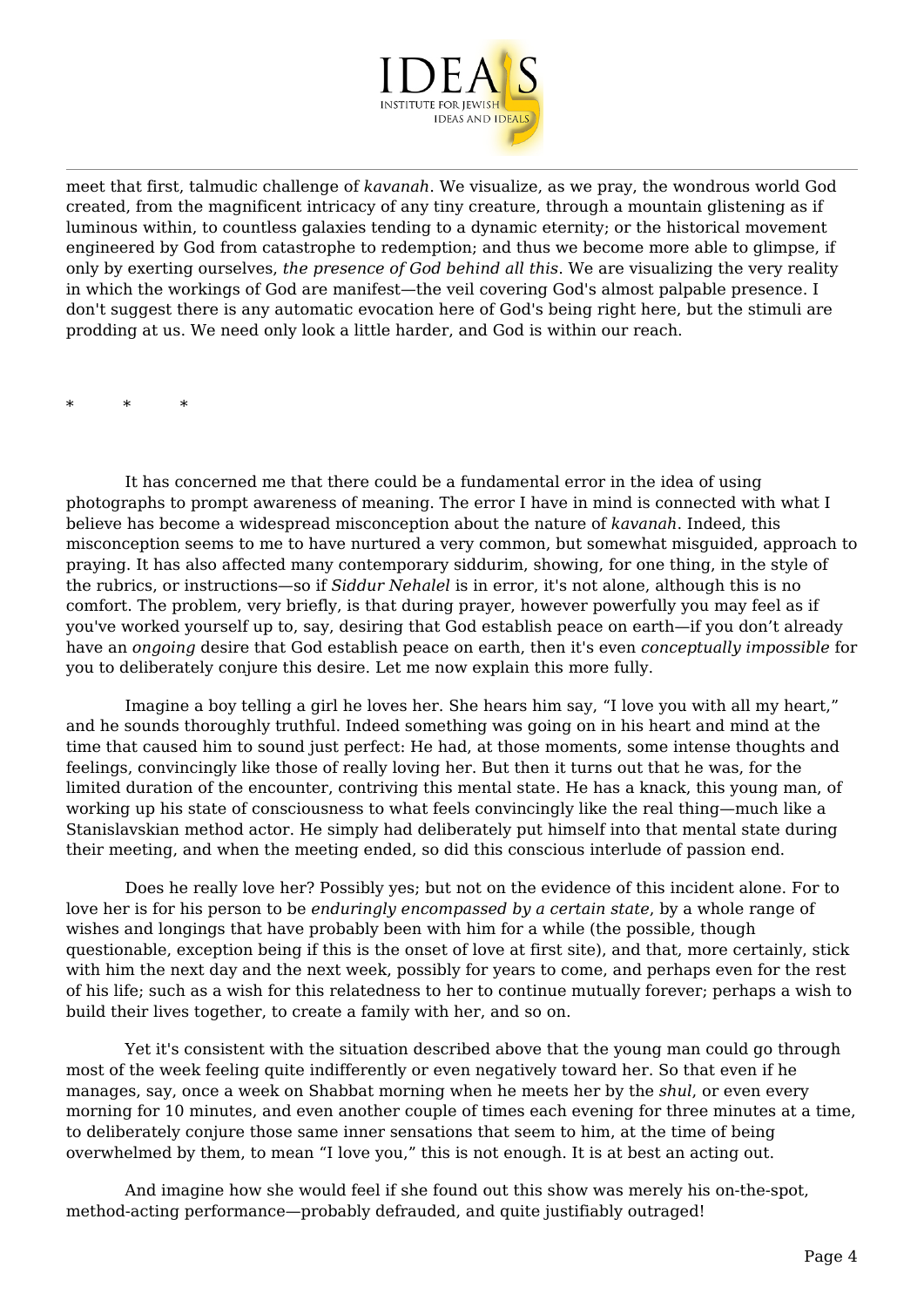

 This is not to say that true love would entail his thinking of her *consciously* around the clock. But this is the thing: to love someone is not to be in a temporary state of consciousness; although some such state of consciousness will often tend to come about, and will be readily prompted by all kinds of triggers. (In the term favored in contemporary philosophy, love, like other emotions, desires, and beliefs, is a *dispositional* state.) It might mostly remain below the threshold of his awareness; although surely, love, especially when newly discovered (or, *Rahmana litzlan*, when unrequited), *can* also be an un-abating, consuming condition of our consciousness. But what is important—what is essential to its being love—is that the overall state is enduringly with him, always triggerably manifest, throughout his waking life.

Just as to love God truly is not a matter of periodically conjuring some or other glorious and sacredseeming episodes of consciousness. It is, rather, to be enclosed by this all-encompassing condition that relates me to God at all times—though not necessarily constantly in consciousness. It must be the state of my person I take with me to work, bring home to my family, sit with as I eat and retire with at night, at every moment ready to evoke commensurate thoughts and feelings into consciousness following any of a variety of triggers.

 Nor, similarly, is having a *belief* about God—for instance, the belief that He is the Establisher of peace on Earth—just a matter of conjuring some episode of consciousness. It is not, for instance, some momentary thought about peace between nations. Think of what's involved in my believing that Roosevelt was a great president. Would it be enough for me to force myself, at a certain moment in time, say, Tuesday at noon, into thinking positive thoughts about Roosevelt's presidency? Surely not. If I have no such belief about Roosevelt at 11:00 am Tuesday, nor at 1:00 pm, then—unless I've meanwhile received new information, or thought through a reevaluation—I surely could not be said to hold any such belief at noon. My having this belief is an enduring state of my person, which comes and goes with new information and cogitation, but otherwise stays largely as it is. Equally, my believing something about God is not a conjured episodic event of consciousness, but an enduring state of my person.

 So, too, my truly *wanting* God to cure an acquaintance's disease is a feature of my psyche over a lasting period. To suppose this is really my wish, when all I experience is a feeling I turn on at just those moments when I choose to articulate what sounds like some such wish, would be founded on misconception. Let me even work myself into a two-minute, frenzied, trance-like passion, a thought that is a world unto itself: Amazing it may be, but my wish for God's speedy cure it is not.

<span id="page-4-0"></span> Yet we tend to approach prayer with just this kind of misconception. It's my impression that the more or less standard and normative way of attempting to achieve *kavanah*, at least among Orthodox Jews and probably beyond, goes something like this: One comes upon the given passage, and induces within oneself a certain state of consciousness, which endures through the period of one's reciting this passage; and which seems to oneself (subjectively, or internally), for the period of its duration, like one's identification with the attitude expressed by the passage. Coming, for instance, upon the blessing, *Hashiveynu Avinu…* (asking God to draw us back into a fuller spiritual relation with Him), and wanting earnestly to pray hard with *kavanah*, we focus on the meanings of these words, and in this way evoke as strong a feeling as we can, lasting for the duration of our reciting this blessing, and seeming to us, from the inside, as if we are asking God to draw us back in so. We bring to the task whatever techniques work for us in achieving these inner feelings, such as initially pausing for thought, and perhaps rocking back and forth[.\[vi\]](#page-8-5) Indeed it seems so natural to resort to this; for isn't this how we make the expressed attitude come to life? And yet, if this episodic state of consciousness is not part of a *genuine, enduring wish* for God to draw us back into that spiritual relation, then it is no such wish at all.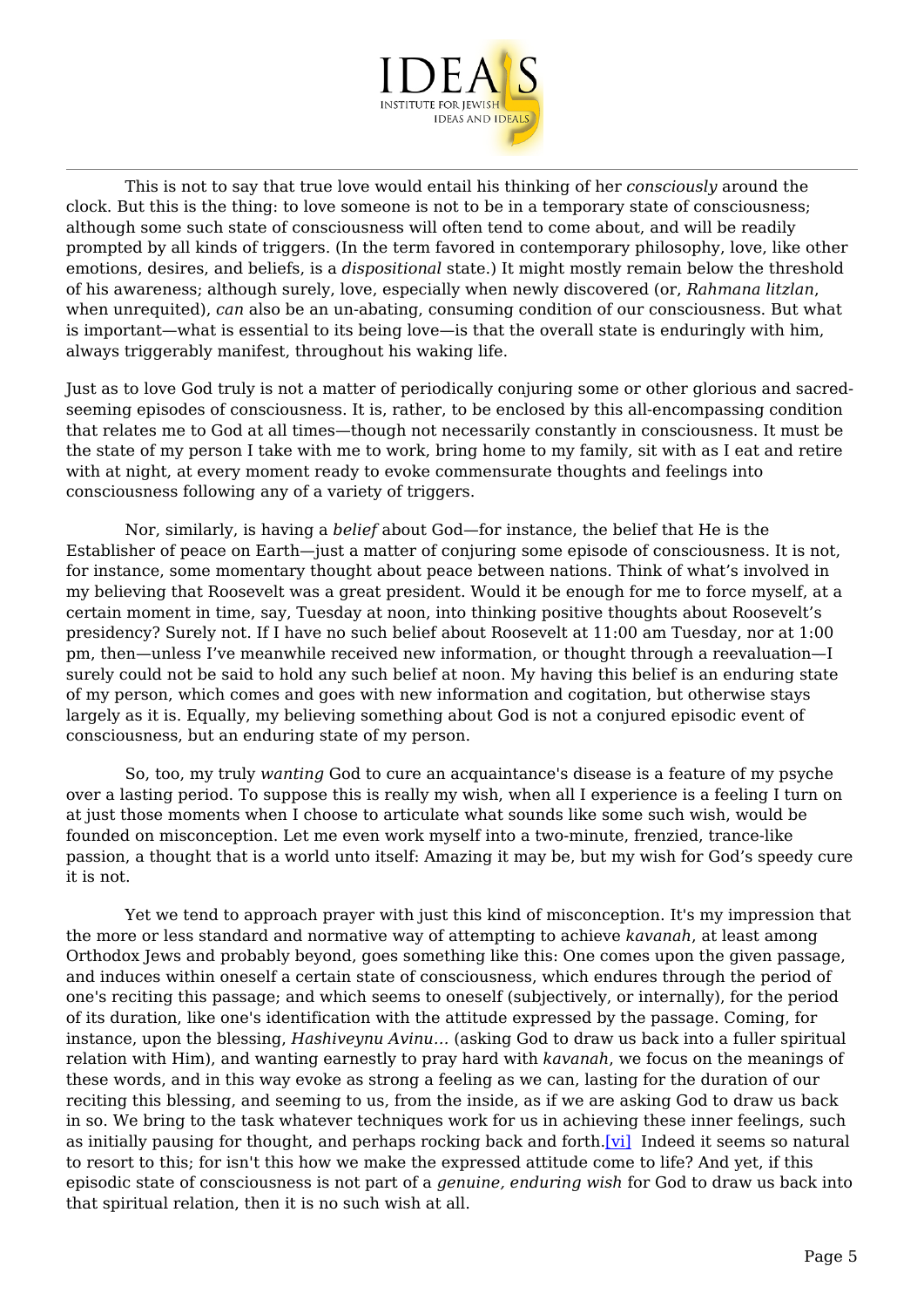

<span id="page-5-0"></span> Symptomatic of this malaise are the prompts we find in the rubrics of many contemporary siddurim. We find, for instance, in one popular siddur, before *Keriyat Shema*: "Concentrate intensely upon accepting God's absolute sovereignty." And before the first paragraph: "Concentrate on accepting the commandment to love God." Before the second: "Concentrate on accepting all the commandments and the concept of reward and punishment." Then before the last *pasuk*: "Concentrate on fulfilling the commandment of remembering the Exodus from Egypt."[\[vii\]](#page-9-0) (None of what I suggest here is to deny that these and other meanings are embedded in the text of *Shema Yisrael*. I am merely questioning whether the recommendation to *momentarily concentrate* on these meanings does them justice.) The assumption here is that what is required of us as we recite *Shema Yisrael* is just some such set of conscious episodes. It is to ignore the need *all day and every day* to believe in God's absolute sovereignty, to love God, to accept the commandments and even to believe in reward and punishment—the need for these to be enduring conditions of our whole selves (which is not, I stress again, to be continuously and actively *conscious* of these truths and emotions). I could enter some heightened state in which I seem to myself to be thinking that divine reward is always justly meted out; but if this was preceded, and is then succeeded, by my manifesting a belief to the contrary, or by doubts generally dominating my thinking on the matter, or by my having no opinion on this issue, then clearly I do not really hold this belief, however much it may feel to me as if I do when I'm praying.

The situation, I suggest, can be characterized as follows. We are forgetting that the beliefs, wishes and emotions we aim to express through our prayers, to be really ours, need to be ongoing states of our whole selves. They cannot be fabricated, short-lived episodes of consciousness, discontinuous with the psyche as a whole; as such they simply would not be attitudes we genuinely hold and express. Presenting ourselves to God as if we hold those attitudes, just on the basis of some such episodes, would be, frankly, fraudulent. For to be real, they must be consistent with the workaday beliefs, desires, and emotions that make up our mental lives; they must, in other words, be *integrated with and emerge out of the psychic whole that constitutes the self*. Yet failing to locate within ourselves those attitudes we articulate in prayer, we instead make do with just such detached, short-lived effigies of these attitudes.

 Have we been more able in the past to discover, ongoing within ourselves, the attitudes we ostensibly express when we pray? I cannot say. But I do suspect that certain features of contemporary life tilt us into this problematic approach.

 One is that our lives are clogged with a multiplicity of purposes, all making claims on our time and attention. Entering the fray, we resort to compartmentalizing—to rigidly sectioning our time into discrete channels, each with its distinct program of goals and means, corresponding wishes, and relevant information. We experience our lives more as a time-sharing bundle of roles—professional, parental, adult-filial, and so on—less as a unity. Each role has its own state of mind, partitioned against flowing into and interfering with the states of mind of the neighboring tracks; and the role of praying person, with its concomitant state of mind, is among these. We may therefore conjure some pertinent thoughts and sensations episodically into consciousness within the appropriate time slots, to speak not from our whole psyche but from within some discrete mental segments. Such, I surmise, is the manner in which we approach prayer.

 Another feature of contemporary life affecting us similarly is the role of science and technology. It has become difficult in this atmosphere to believe in the efficacy of praying. For in an age in which empirical testability and measurable effectiveness are the dominant requirements justifying everything we believe and do, we have precious little returns to show for our prayers. What sign do we have encouraging us to believe that by uttering *Sim shalom, tovah u'vrakhah…* we increase the chances that God will establish peace on earth? Or that by pleading, *Refa'enu Hashem Elokenu*, we induce Him to heal our sick?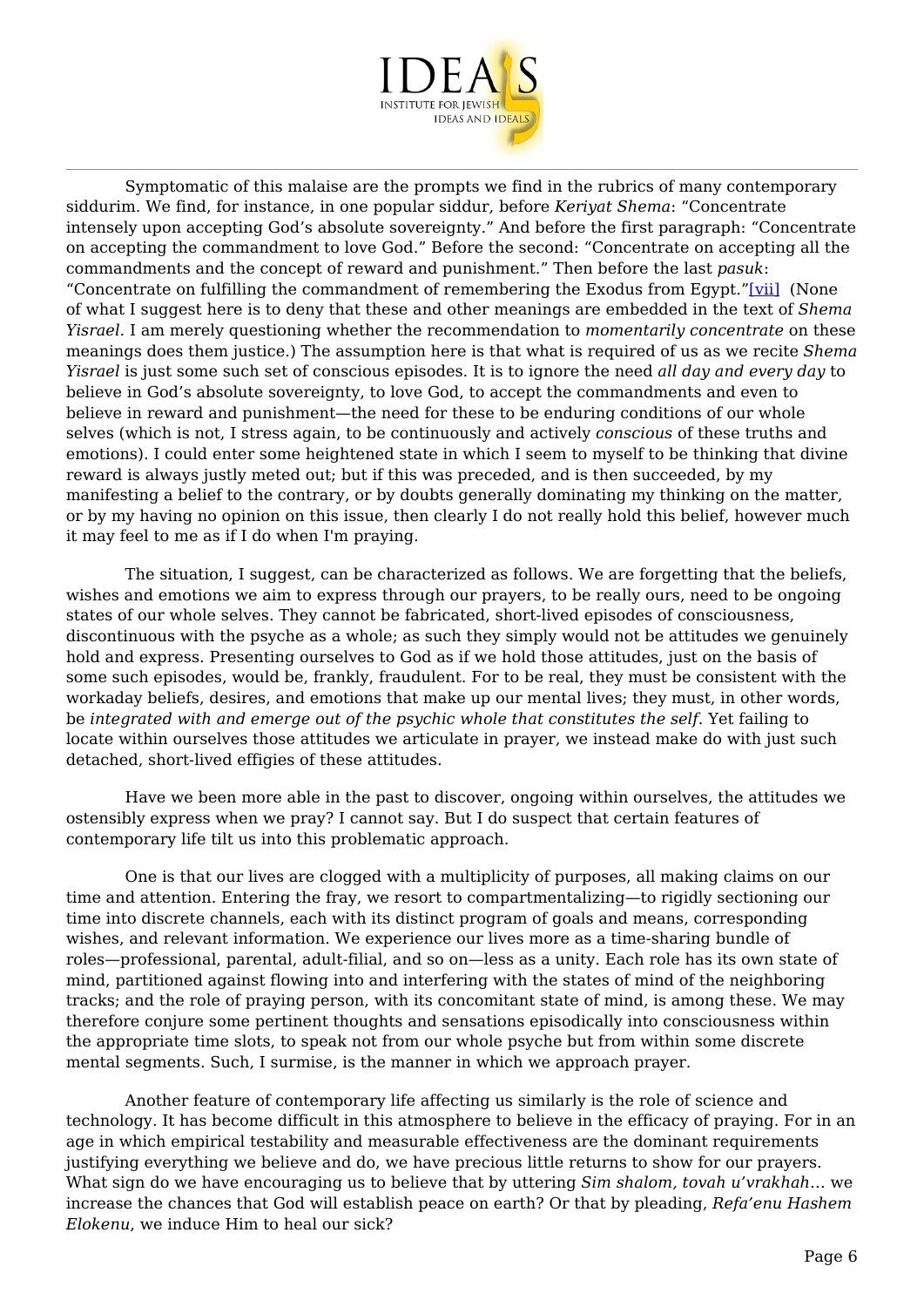

 And this, when we are still reeling in bewilderment at how the Holocaust could have happened, or in particular at how, for an incomprehensibly long time—so it at least strongly appears to us—prayer did no good at all.

 There are gigantic questions raised here—the problem of evil, and the question of how willing God is to intervene at any given time—which cannot be treated here and on which, in any case, I am far from qualified to offer any new wisdom. The relevant point here is just that, in an age in which the ideology of science has come almost totally to premise our every thought, and in which we cannot but feel despondence over the impotence of our prayer, it has become particularly difficult to comprehend divine responsiveness to prayer in terms of any simplistic cause-effect relationship. We now need to look further in order to find reasons to pray. For the belief that, if I pray for peace, or for health, or for basic livelihood, then God grants me that good, is not a belief that we can, in our age, easily integrate into the general matrix of our everyday beliefs about life and the world. This becomes, at best, *our quasi, holy hour belief, dislocated from the rest, and vestigially acted out during the performance of prayer.*

 It may be charged, against the critique I'm suggesting here, that I'm flatly ignoring the admonition in the *Shulhan Arukh* cited above. We're clearly told there to direct our hearts to the meanings of our utterances. Does this not plainly mean that we must assume the attitudes expressed by the liturgy? I think not. For to read a text and attend to its meanings is not the same as to adopt the attitudes it expresses. If I read that human history is devoid of purposeful direction, then I can attend to the meaning of the text, think it through and evaluate it, without at any point holding that it's true.

 This is not to say that the veracity of the contents of the liturgy may legitimately be matters of indifference to us, or that we may remain aloof in the face of the yearnings it expresses. It is a central, inherent problem with our praying from a fixed liturgical text, that we come to articulate certain attitudes that we do not actually have. Indeed the method actor-like conjurings I've referred to here have become almost definitive of Orthodox prayer practice, *probably in response to precisely this difficulty.* But it won't solve the problem to pretend these conjurings turn us into people who really share the beliefs and yearnings we articulate; they simply don't help.

 So what do we do? I cannot pretend to offer a solution. But it is pertinent here that numerous thinkers have accounted for our praying from a fixed text as serving primarily *to shape our personalities*. In particular, the petitional agenda listed by the middle 13 blessings of the *Shemoneh Esreh* might express some yearnings we don't actually have; and certainly the purpose of our reciting them is not their fulfilment by God, which it would be frivolous of us to expect. According to this view, however, we personally evolve, throughout our lives, toward the fuller adopting of these yearnings. Through prayer, our attitudes and emotions, and thus our very selves, become increasingly identified with the larger, truer agenda expressed by the liturgy.[\[viii\]](#page-9-1) In this respect, the question of the truth of what we recite is paramount; not as what we must *a priori* believe, but as what we may dialectically evolve toward.

<span id="page-6-0"></span> Now, it is an empirical question how, as a matter of psychological fact, our attitudes are most likely to converge upon those expressed by the liturgy. Do we best indulge in the method actor approach, conjuring interludes of feeling internally as if we have those attitudes? Or would we succeed better if we attend clear-headedly to the meanings, evaluate them critically, bring relevant information to bear, and so forth? It seems to me that if the first approach does bring us closer to some enduring state of mind, this will not be one in which that inventory of attitudes has become really our own. Can we genuinely integrate those attitudes, in this way, into our existing mesh of thoughts and feelings? I can't help supposing that they would continue for us as makebelieve, discontinuous, and alien add-ons. It seems to me that if anything gets us to the true goal—a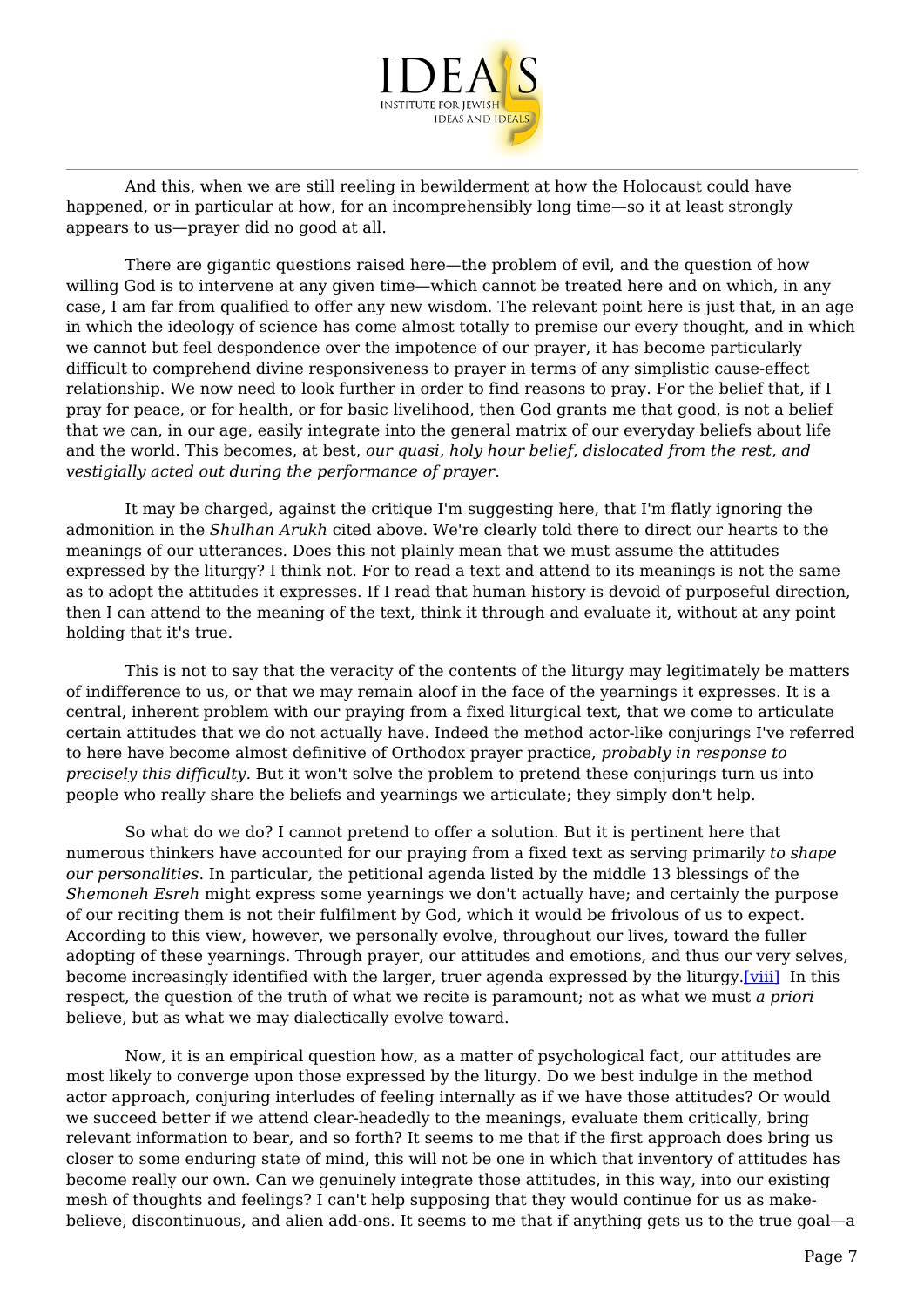

real integration of thought—this will be some open, rational, lucid thinking about the issues involved. This is, I believe, a project in which we should be engaged anyway. But it is beyond the scope of this essay to come to any conclusion about this.

 I must now ask, though: Is the format of *Siddur Nehalel* not founded on the same confusion that, I've charged, inheres in the rubric style of some other contemporary siddurim? *Nehalel* does not explicitly, verbally demand that we concentrate on this or that truth (unless I slipped somewhere, unawares). But aren't the photographs expressing that same demand, no less than those rubrics, though through the language of imagery? Isn't the photograph of , for example, the Temple Mount simply there to tell us, "Concentrate on how God is returning to Zion"?

 I think not, for there is a fundamental difference here, between *attending to some subject matter* and *adopting some belief or desire*. Demanding of someone to come up with what they think about Roosevelt (Roosevelt as subject matter), is not the same as demanding that they believe that Roosevelt was a great president (to adopt a certain propositional attitude). The problem with those rubrics is that they instruct us to adopt certain attitudes. It is true that the examples I referred to are not *explicitly phrased* as demands that we come to believe that p, or that we make ourselves want that q, and so forth. But a demand for some such propositional attitude is implicit in each of them. I can't see how I might understand, for instance, "Concentrate intensely upon accepting God's absolute sovereignty," without taking this as requiring, firstly, that I accept (that is, come to believe) that God has absolute sovereignty, and only then that I concentrate on my acceptance of this proposition.

 In contrast, a photograph represents at the most a *topic*, such as the Temple Mount, or storm clouds, or illegal immigration of survivors from Europe to Mandate Palestine. Certainly no belief or desire is forced on us by the image. It cannot force us to believe that we are eternally attached to Jerusalem, or that God is preeminently powerful, or that God operates in history in a certain way. An image is, at most, a prompt, triggering our thoughts about some topic we find in it. The photograph, it can be said, poses a question, soliciting our thoughts on the meaning of these historical events. One is asked to freely submit the thoughts *authentically* emerging on this topic out of the multitude of attitudes and emotions meshing together in one's psyche. One may then bring to bear a cluster of relevant thoughts *genuinely emerging from the totality of one's existing beliefs*; and one may resultantly come to have the thought that (for example) God acts to redeem us from catastrophe; or possibly some quite different thought will emerge. What's important is that the thought elicited is something consistent with, and emerging spontaneously from, one's real self. It is not some fabricated, pretend-belief episode, procured to meet a demand for this specific attitude.[\[ix\]](#page-9-2)

<span id="page-7-0"></span> In this respect, the photographs act much like the topic of a conversation. One's discussing with someone the merits of Roosevelt's presidency acts as a prompt, posing the question, what do you think of Roosevelt's presidency? One's answer to the question can thus genuinely emerge from the full body of intermeshed thoughts constituting one's psyche—truly representing the person one really is.

 In truth, the photographs in *Siddur Nehalel* are not the only topic-triggers we find in siddurim. Most contemporary siddurim have, especially in the *Amidah*, subject headers (for instance in *Koren*, "Patriarchs, Divine Might, Holiness, Knowledge..."), which one can use in this way. For that matter, occasional phrases in the body of the text itself might be used, in occasional reflective pauses, to the same effect. But one advantage of using photographs is the *greater force* of imagery. Photographs don't tell you what to think—nor do we want them to—but they tend to make you more vividly aware of their subject matter than verbal triggers.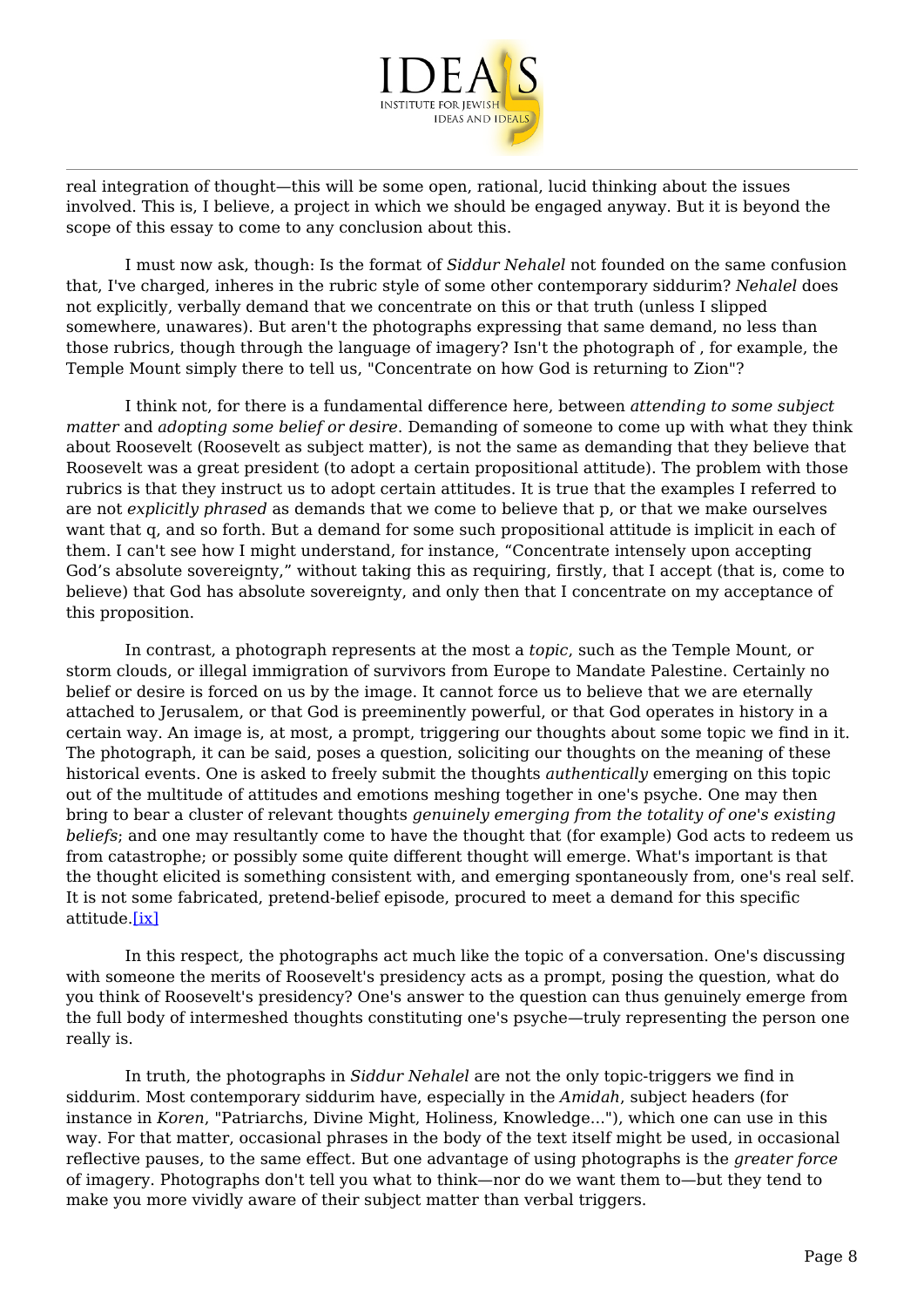

 Another advantage, I believe, is that the photographs *situate prayer in our own reality*. It is for me literally startling to read, in Psalm 137 (*Al naharot Bavel*, preceding Grace After Meals on regular weekdays), "We hung our harps on sunken willows, for our captors there demanded song, our tormentors teased us in joy, saying, *Sing to us from the music of Tziyon*. But how could we sing the song of Hashem on that soil of estrangement?!" The accompanying photograph of the inmates' coerced orchestra at Auschwitz makes us aware, I hope, of how devastatingly contemporary these lines are, of how they could have been written during living memory. The same goes for those many images from the Holocaust, and then the establishment and thriving of the State of Israel, juxtaposed with the repeated descriptions, in the liturgy, of the recurring historical pattern they realize of catastrophe and redemption.

 A liturgical text can be experienced very differently when read alongside the photographic documentation of a contemporary situation it describes. For we have a tendency to think of our liturgy—bequeathed to us from an earlier epoch—as *other-worldly*, as describing that earlier epoch, and recited now merely as a *commemoration* of that epoch, not about our world, not about our lives. The photograph counters this tendency, enables us instead *to read the text as being about the here and now, about contemporary life, and about ourselves.* We are thus encouraged to bring to bear the real attitudes and feelings we have toward the world we know. When, for instance, we see a breathtaking mountainous valley as we recite, *Lekha Hashem haGedulah…* ("This immensity and this power and this splendor and this permanence and this majesty are Yours, Hashem…"), this text, which we mindlessly drum out every time we take the *Sefer Torah* from of the ark*,* is suddenly seen to say something spectacular about God's creation *of the world we inhabit*.

 If *Siddur Nehalel* can wake a few of us up to the fact that our liturgy speaks to God from our own lives, then *dayenu*.

<span id="page-8-0"></span>[\[i\]](#page-0-0) From here on, I'll use the word "*kavanah*" to mean the *kavanah* required in praying, as opposed to the *kavanah*, or the kind of motivating intention, that may be required for the performing of other mitzvoth.

<span id="page-8-1"></span>[\[ii\]](#page-1-0) *Berakhot*, 28b. Cf. also Berachot, 31a: *...sheYekhaveyn et libo laShamayim*, one should direct one's heart to Heaven.

<span id="page-8-2"></span>[\[iii\]](#page-1-1)*Mishneh Torah*, Tefilah 4:16. The same idea is also found in the *Shulhan Arukh*, *Orah Hayyim*, 98:1, *...veYahshov ke'ilu Shekhinah keNegdo*. (But cf. also note 4.)

<span id="page-8-3"></span>[\[iv\]](#page-1-2) *Lonely Man of Faith*, Image, 2006, pp. 53–54.

<span id="page-8-4"></span>[\[v\]](#page-2-0) *Op. cit.*

<span id="page-8-5"></span>[\[vi\]](#page-4-0) I have nothing against *shokeling* in itself. Famously, Rabbi Akiva was, when he prayed on his